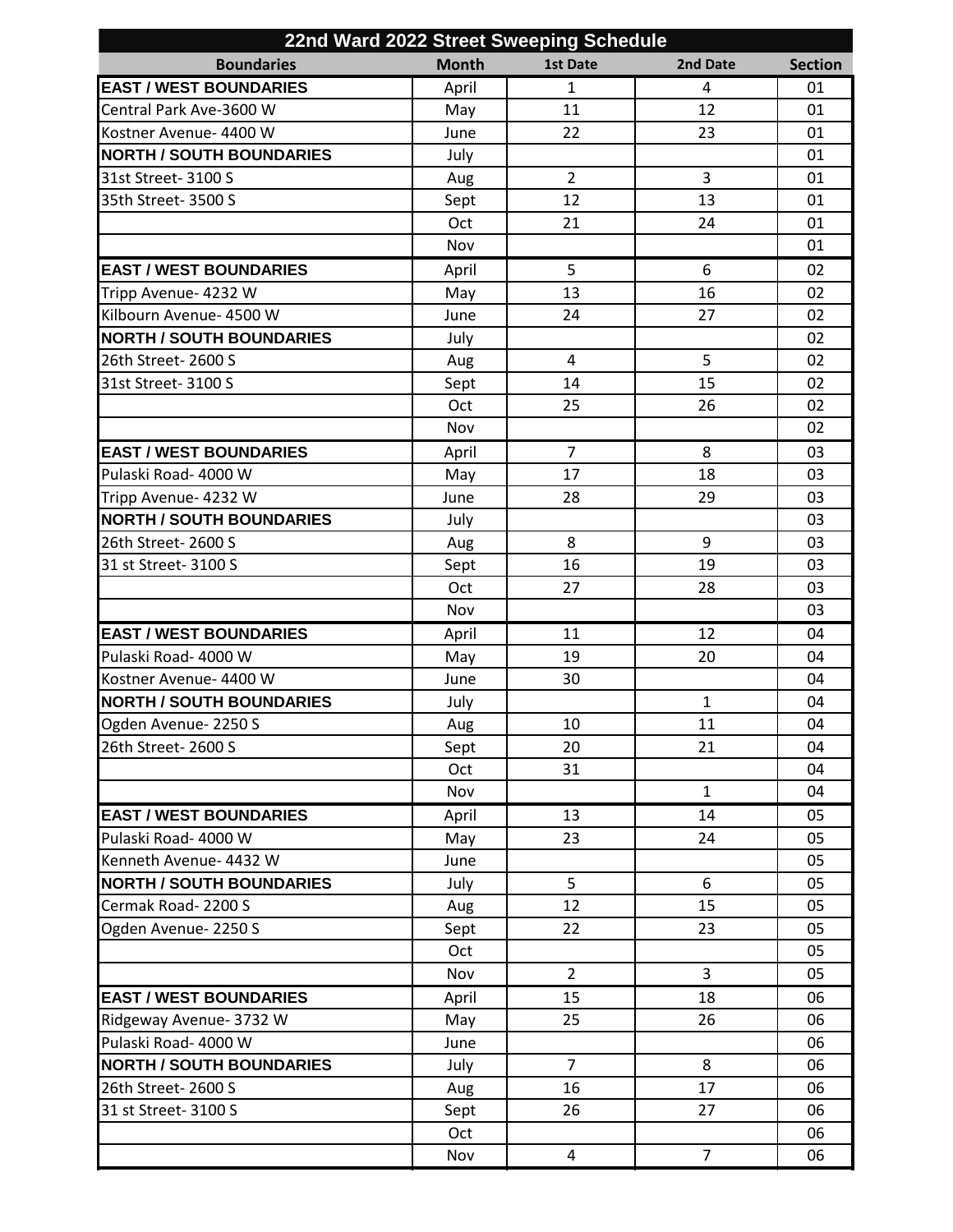| 22nd Ward 2022 Street Sweeping Schedule |              |                 |                |                |  |  |  |  |
|-----------------------------------------|--------------|-----------------|----------------|----------------|--|--|--|--|
| <b>Boundaries</b>                       | <b>Month</b> | <b>1st Date</b> | 2nd Date       | <b>Section</b> |  |  |  |  |
| <b>EAST / WEST BOUNDARIES</b>           | April        | 19              | 20             | 07             |  |  |  |  |
| Ridgeway Avenue- 3732 W                 | May          | 27              | 31             | 07             |  |  |  |  |
| Pulaski Road- 4000 W                    | June         |                 |                | 07             |  |  |  |  |
| <b>NORTH / SOUTH BOUNDARIES</b>         | July         | 11              | 12             | 07             |  |  |  |  |
| Cermak Road-2200 S                      | Aug          | 18              | 19             | 07             |  |  |  |  |
| 26th Street- 2600 S                     | Sept         | 28              | 29             | 07             |  |  |  |  |
|                                         | Oct          |                 |                | 07             |  |  |  |  |
|                                         | Nov          | 8               | 9              | 07             |  |  |  |  |
| <b>EAST / WEST BOUNDARIES</b>           | April        | 21              | 22             | 08             |  |  |  |  |
| St. Louis Avenue- 3500 W                | May          |                 |                | 08             |  |  |  |  |
| Ridgeway Avenue- 3732 W                 | June         | $\mathbf{1}$    | $\overline{2}$ | 08             |  |  |  |  |
| <b>NORTH / SOUTH BOUNDARIES</b>         | July         | 13              | 14             | 08             |  |  |  |  |
| 26th Street- 2600 S                     | Aug          | 22              | 23             | 08             |  |  |  |  |
| 31st Street- 3100 S                     | Sept         | 30              |                | 08             |  |  |  |  |
|                                         | Oct          |                 | 3              | 08             |  |  |  |  |
|                                         | Nov          | 10              | 11             | 08             |  |  |  |  |
| <b>EAST / WEST BOUNDARIES</b>           | April        | 25              | 26             | 09             |  |  |  |  |
| Drake Avenue- 3532 W                    | May          |                 |                | 09             |  |  |  |  |
| Ridgeway Avenue- 3732 W                 | June         | 3               | 6              | 09             |  |  |  |  |
| <b>NORTH / SOUTH BOUNDARIES</b>         | July         | 15              | 18             | 09             |  |  |  |  |
| Cermak Road-2200 S                      | Aug          | 24              | 25             | 09             |  |  |  |  |
| 26th Street- 2600 S                     | Sept         |                 |                | 09             |  |  |  |  |
|                                         | Oct          | 4               | 5              | 09             |  |  |  |  |
|                                         | Nov          | 14              | 15             | 09             |  |  |  |  |
| <b>EAST / WEST BOUNDARIES</b>           | April        | 27              | 28             | 10             |  |  |  |  |
| St. Louis Avenue- 3500 W                | May          |                 |                | 10             |  |  |  |  |
| Kedzie Avenue- 3200 W                   | June         | $\overline{7}$  | 8              | 10             |  |  |  |  |
| <b>NORTH / SOUTH BOUNDARIES</b>         | July         | 19              | 20             | 10             |  |  |  |  |
| 26th Street-2600 S                      | Aug          | 26              | 29             | 10             |  |  |  |  |
| 31st Street- 3100 S                     | Sept         |                 |                | 10             |  |  |  |  |
|                                         | Oct          | 6               | $\overline{7}$ | 10             |  |  |  |  |
|                                         | Nov          | 16              | 17             | 10             |  |  |  |  |
| <b>EAST / WEST BOUNDARIES</b>           | April        | 29              |                | 11             |  |  |  |  |
| Spaulding Avenue- 3000 W                | May          |                 | $\overline{2}$ | 11             |  |  |  |  |
| Drake Avenue- 3532 W                    | June         | 9               | 10             | 11             |  |  |  |  |
| <b>NORTH / SOUTH BOUNDARIES</b>         | July         | 21              | 22             | 11             |  |  |  |  |
| Cermak Road-2200 S                      | Aug          | 30              | 31             | 11             |  |  |  |  |
| 26th Street- 2600 S                     | Sept         |                 |                | 11             |  |  |  |  |
|                                         | Oct          | 11              | 12             | 11             |  |  |  |  |
|                                         | Nov          | 18              |                | 11             |  |  |  |  |
| <b>EAST / WEST BOUNDARIES</b>           | April        |                 |                | 12             |  |  |  |  |
| Knox Avenue-4632 W                      | May          | 3               | 4              | 12             |  |  |  |  |
| Lawler Avenue- 5032 W                   | June         | 13              | 14             | 12             |  |  |  |  |
| <b>NORTH / SOUTH BOUNDARIES</b>         | July         | 25              | 26             | 12             |  |  |  |  |
| 43rd Street- 4300 S                     | Aug          |                 |                | 12             |  |  |  |  |
| 47th Street- 4700 S                     | Sept         | $\mathbf{1}$    | $\overline{2}$ | 12             |  |  |  |  |
|                                         | Oct          | 13              | 14             | 12             |  |  |  |  |
|                                         | Nov          |                 |                | 12             |  |  |  |  |